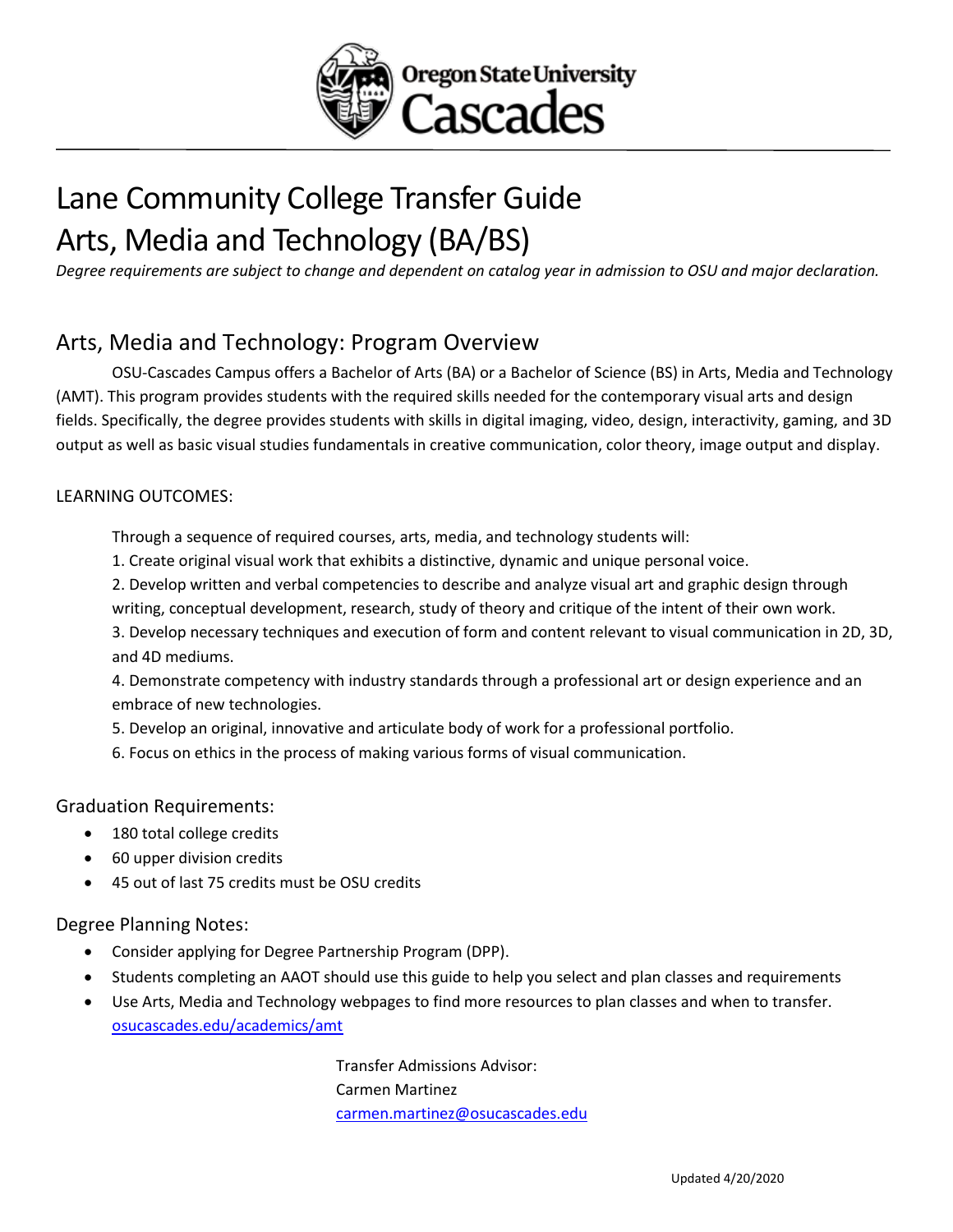## Baccalaureate Core Requirements (Bacc Core)

Find the approved list of LCC courses that complete Bacc Core at the following website: [admissions.oregonstate.edu/baccalaureate-core-course-equivalencies-lane-community-college](https://admissions.oregonstate.edu/baccalaureate-core-course-equivalencies-lane-community-college) An AAOT or ASOT-Business degree will complete all Skills and Perspectives courses in the Bacc Core.

| <b>Skills</b>                           | <b>Non-AAOT Track</b>                    | <b>AAOT track</b> |
|-----------------------------------------|------------------------------------------|-------------------|
| WR I                                    | WR 121 English Comp                      | AAOT completes    |
| WR II                                   | See LCC Bacc Core guide                  | AAOT completes    |
| <b>SPEECH</b>                           | See LCC Bacc Core guide                  | AAOT completes    |
| Health / Fitness                        | See LCC Bacc Core guide                  | AAOT completes    |
| Math                                    | MTH 105 or 111 (or higher)               | AAOT completes    |
| <b>Perspective</b>                      | no more than 2 from 1 department allowed |                   |
| <b>Physical Science</b>                 | See LCC Bacc Core guide                  | AAOT completes    |
| <b>Biological Science</b>               | See LCC Bacc Core guide                  | AAOT completes    |
| Phys/Bio Science                        | See LCC Bacc Core guide                  | AAOT completes    |
| Cultural Diversity (CD)                 | See LCC Bacc Core guide                  | AAOT completes    |
| Western Culture (WC)                    | See LCC Bacc Core guide                  | AAOT completes    |
| Difference, Power, Discrimination (DPD) | See LCC Bacc Core guide                  | AAOT completes    |
| Social Processes + Institutions (SP)    | NMC 101 in Major -double count           | AAOT completes    |
| Literature and Art (LA)                 | ART 111/101 in Major - double count      | AAOT completes    |
| <b>Synthesis</b>                        |                                          |                   |
| Contemporary Global Issues (CGI)        | OSU Only                                 | OSU Only          |
| Science, Tech. and Society (STS)        | ART 367 in Major - double count          | OSU Only          |

#### College of Liberal Arts Core (CLA Core) *Courses in CLA core cannot double count to satisfy baccalaureate core requirements*

| <b>CLA Core Requirement</b>          | <b>LCC Transfer Course Options</b> (more courses may be approved by advisor)                                                                      |
|--------------------------------------|---------------------------------------------------------------------------------------------------------------------------------------------------|
| Fine Arts (3-4 cr) 1 class           | ART 115 in Major - double count                                                                                                                   |
| Humanities (3-4 cr) 1 class          | ART 366 in Major (OSU only) double count                                                                                                          |
| Non-Western Culture (3-4 cr) 1 class | ARH 207, 208, 209, 217; ANTH 227, 228, 229, 231, 232, 233; ENG 231, 232, 243, 244; ES 224;<br>GEOG 202, 203, 204; HST 257, 261; REL 201, 202, 231 |
| Social Science (3-4 cr) 1 class      | ANTH dept. courses, EC 201, 202, HST dept. courses, PS dept. courses, PSY dept. courses, SOC<br>dept. courses; WS 101                             |
| Additional CLA Core (3-4cr) 1 class  | ART 117 in Major - double count                                                                                                                   |

BA or BS Requirements *Courses used to satisfy the B.Sci. cannot double count to satisfy baccalaureate core requirements.* 

| <b>B.A. Requirements</b>                                                                      | <b>Notes</b>                                           |
|-----------------------------------------------------------------------------------------------|--------------------------------------------------------|
| Second year proficiency in a second language at the college level with C- grade<br>or better. | sample SPAN 101-203                                    |
| <b>B.S. Requirements</b>                                                                      | LCC TRANSFER CLASSES                                   |
| 1 computer science (CS) course approved by the student's advisor (3-4 cr)                     | ART 288; CIS 101, 120, 160, 195 160 and more           |
| <b>1 course</b> from the College of Science except math or statistics (3-4 credits)           | Depts - ANS, BI, CH, G, GEOG, GS, PH                   |
| One of the following MTH/ST combination (2 courses):                                          |                                                        |
| A. MTH 111 and 112 (8 credits)                                                                |                                                        |
| B. MTH 111 and MTH 245 Math for Mgmt & Soc Sci OSU only (8 credits)                           |                                                        |
| C. MTH 241 or MTH245 or MTH251, and ST 351 OSU ONLY (8 credits).                              | Math in B.Sci section cannot double count in Bacc Core |
| D. MTH 211, 212, or 213 okay if taken on education track previously (8credits)                | Math.                                                  |
| A. ST 351 and ST 352 (8 credits) OSU ONLY                                                     |                                                        |